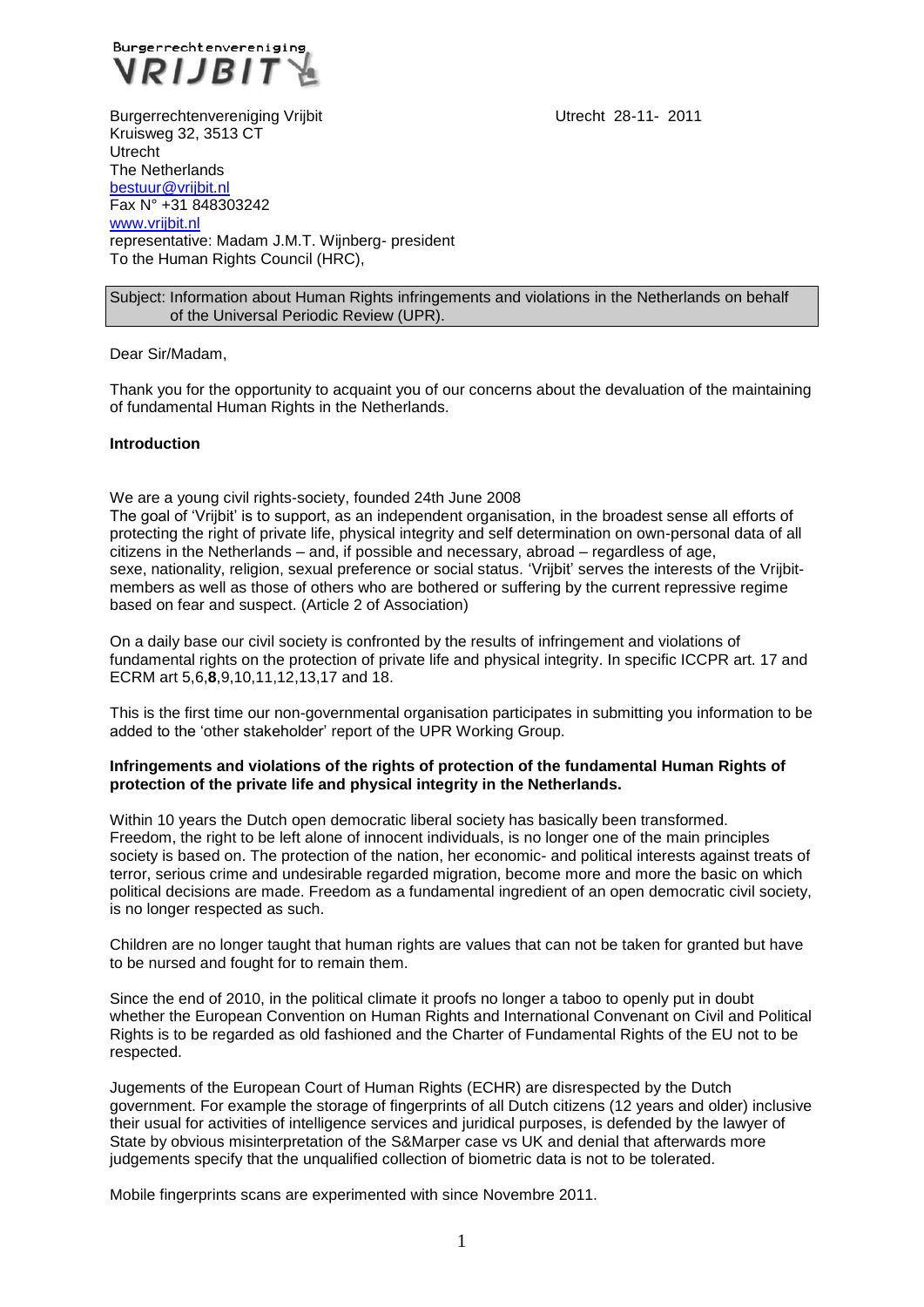The OV-chipcard pay-system forces users of the public transport to accept that their 'travelbehavour' is registrated and stored in detail by transport companies (where, when, frequencies, combination with other travellers conduct). Data who are available for al kind of juridical investigations. Registrations realised by both control of cards, camera's (programmed for face recognition) and electronic payment.

Constant- real CCTV surveillance of the public area by real life monitoring of security- and police forces is the reality of daily life for everybody who visits the centre of Rotterdam.

DNA collection of citizens who are convicted for minor violations of the law are stored for juridical purposes, including the DNA of 13 year old children who has once been condemned for fighting in the schoolyard.

Laws are made that only the suspect of breaking the law, or suspicion of the intention to do so, is sufficient to arrest people.

The principle of 'innocent until the contrary is proved' is substituted by a system that the suspected person has to prove his or her innocence. Becoming more unfair whereas digital data are regarded as superior evidence.

Almost nothing is done by the government to protect citizens against identity theft. On the contrary: all kind of dataretention is ordered without any regulation about who is responsible for the data, who legislated to delete wrong data, to repair false data. Data as all electronic data of patients diagnoses and treatment in mental Healthcare, obligation to connect all Healthcare-data-exchange with one's unique personal registration number (BSN) which is used for all sections of society.

Electronic data registers of all children are filled.(EKD). Educational developments (in schools, youth health, childcare) have to be registrated in detail.

Dataretention of all e-mail, phone and internet use makes it impossible to correspondent with others in private or to search for information without the possibility to be monitored, becoming subject of dataming or leading to conclusions which are not conform the context.

Registration of almost all money transactions are connected to other personal data, not only for crimefighting but also for monitoring peoples life style. ( in specific useful of surveying all citizens who get any form of social assistance).

Banks are allowed to use the BSN, although that number was only meant for communication between the citizen and the public authorities.

Submission on income tax is organised in a way that electronic information exchange becomes inevitable.

In several cities it is no longer possible to park a car without informing the local authorities about the parking time in combination with both numberplate and bankaccountregistration.

Registration of automatic number plate recognition (ANPR) in combination with electronic parkingsystems makes it hardly possible to use a car and live in privacy.

Law proposals where made to obliges people to use 'smart'-energy meters, so information about their private life 'behind the front doors' would become available for private companies and the government.

Law proposals are made to permit supervisors to inspect the house of everyone who uses any form of financial social assistance.

The law proposal to forbid wearing cloths which obstruct camera- face recognition surveillance, is to be decided by parliament soon.

The Dutch government is world champion phone tapping. Using GPS, for years now, for sending sms messages to citizens to come to the police station if they are located near a place where something happened the police wants to get more information about.

### **Conclusion**

A important report of the Dutch Scientific Council ( WRR) proved that the government for years has been blind and deaf for all warnings of scientists and non-governmental impute about the